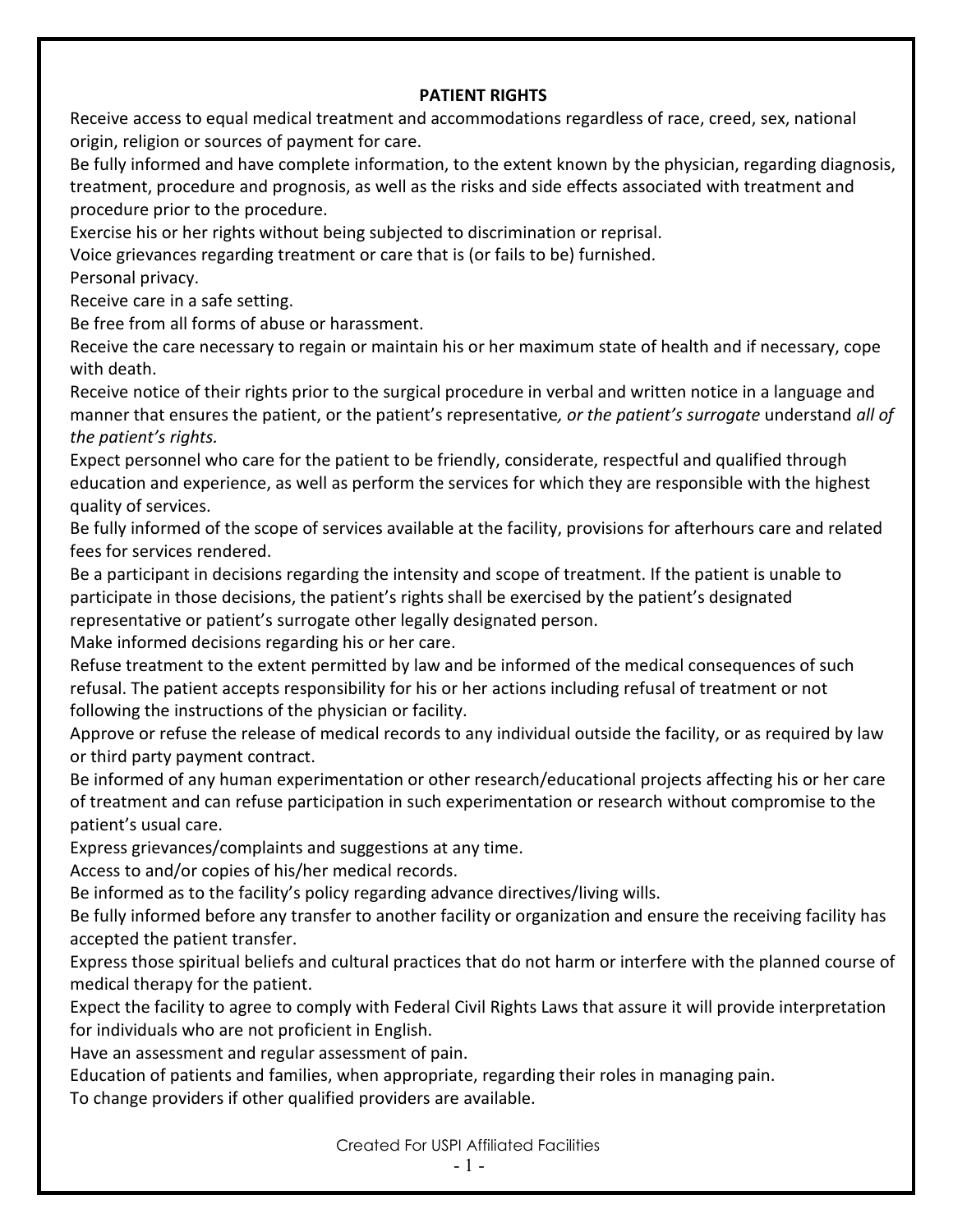If a patient is adjudged incompetent under applicable state health and safety laws by a court of proper jurisdiction, the rights of the patient are exercised by the person appointed under State law to act on the patient's behalf.

If a state court has not adjudged a patient incompetent, any legal representative designated by the patient in accordance with state laws may exercise the patient's rights to the extent allowed by state law.

## **PATIENT RESPONSIBILITIES**

Be considerate of other patients and personnel and for assisting in the control of noise, eating and other distractions.

Respecting the property of others and the facility.

Reporting whether he or she clearly understands the planned course of treatment and what is expected of him or her.

Keeping appointments and, when unable to do so for any reason, notifying the facility and physician. Providing care givers with the most accurate and complete information regarding present complaints, past illnesses and hospitalizations, medications, unexpected changes in the patient's condition, or any other patient health matters.

Observing prescribed rules of the facility during his or her stay and treatment and, if instructions are not followed, forfeit of care at the facility.

Promptly fulfilling his or her financial obligations to the facility.

Identifying any patient safety concerns.

## **ADVANCE DIRECTIVE NOTIFICATION**

All patients have the right to participate in their own health care decisions and to make Advance Directives or to execute Powers of Attorney that authorize others to make decisions on their behalf based on the patient's expressed wishes when the patient is unable to make decisions or unable to communicate decisions. **Doctors United Surgery Center** respects and upholds those rights.

Our team is dedicated to delivering the highest quality care in a safe environment that places the patient at the center of our care. We respect your rights to participate in make decisions regarding your care and self determination and will carefully consider your requests. After careful consideration and reviewing the applicable state regulation 166.046, the leadership of the facility has established a policy to initiate resuscitative or other stabilizing measures and transfer you to an acute care hospital for further evaluation. The majority of procedures performed at **Doctors United Surgery Center** are considered to be of minimal risk, hence the risk of you needing such measures are highly unlikely. At the acute care hospital, further treatment or withdrawal of treatment measures already begun will be ordered in accordance with your wishes, advance directive, or health care power of attorney.

You have the option of proceeding with care at our facility or having the procedure at another location that may not set the same limitations. Having been fully informed of our Statement of Limitations, you choose to proceed with your procedure at **Doctors United Surgery Center.**

| <b>Patient Signature</b> | Date |
|--------------------------|------|
|                          |      |

Created For USPI Affiliated Facilities